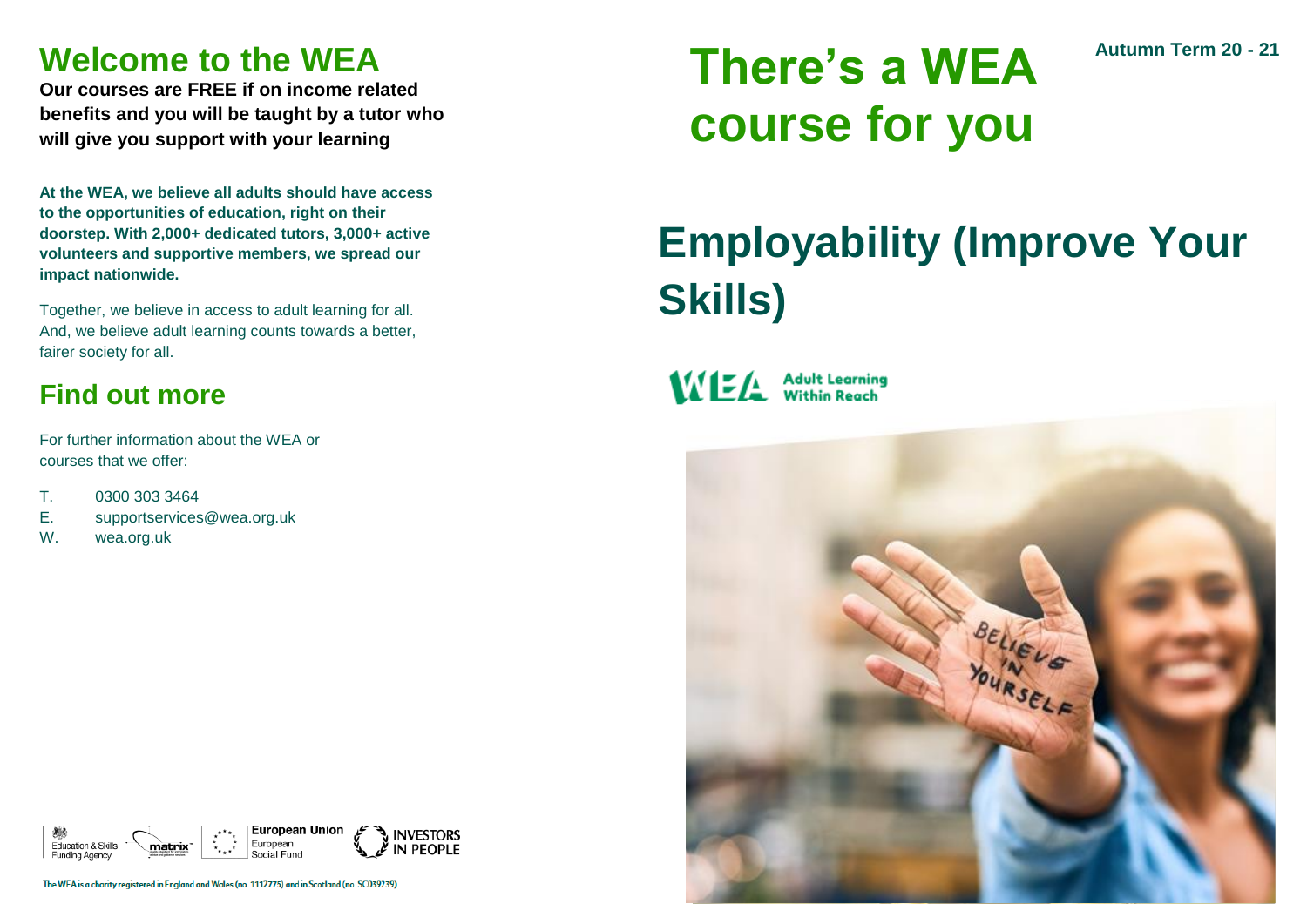## **Transferrable Skills for Job Seekers**

| <b>Transferrable Skills for Job Seekers</b>                                                                                                                                                                                                                                                                                                                                                                                                                                                              |                                 | <b>Improve your Communication Skills for Job Finding</b>                                                                                                                                                                                                                                                                                                                            |                                 |
|----------------------------------------------------------------------------------------------------------------------------------------------------------------------------------------------------------------------------------------------------------------------------------------------------------------------------------------------------------------------------------------------------------------------------------------------------------------------------------------------------------|---------------------------------|-------------------------------------------------------------------------------------------------------------------------------------------------------------------------------------------------------------------------------------------------------------------------------------------------------------------------------------------------------------------------------------|---------------------------------|
| <b>Where: Zoom Online</b>                                                                                                                                                                                                                                                                                                                                                                                                                                                                                | <b>More info and enrol here</b> | <b>Where: Zoom Online</b>                                                                                                                                                                                                                                                                                                                                                           | More info and enrol here        |
| When: 03/09/2020 - 03/09/2020 Thursday Time: 10:00am - 12:00pm<br>How long: 1 session for 2 hours per session<br><b>Ref: C3745937</b><br>Cost: £6. 40 (FREE if on income related benefits)<br>This course will discuss what transferable skills actually means, what skills<br>participants have versus the skills they need in the current workplace. It will<br>also inform the top five transferable skills which employers want and provide<br>information on how to improve these skills.           |                                 | When: 14/09/2020 - 23/10/2020 Monday & Friday Time: 16:30pm - 18:30pm)<br>How long: 12 sessions for 2 hrs per session)<br>Ref: C3745927<br>Cost: £76.80 (FREE if on income related benefits)<br>Whether you are just starting learning or looking for employment, this course will<br>help you to think creatively and constructively about personal, academic and<br>career goals. |                                 |
| <b>What is care work? Pathways taster</b>                                                                                                                                                                                                                                                                                                                                                                                                                                                                |                                 | <b>Improve your Writing for Employment</b>                                                                                                                                                                                                                                                                                                                                          |                                 |
| <b>Where: Zoom Online</b>                                                                                                                                                                                                                                                                                                                                                                                                                                                                                | <b>More info and enrol here</b> | <b>Where: Zoom Online</b>                                                                                                                                                                                                                                                                                                                                                           | <b>More info and enrol here</b> |
| When: 08/09/2020 - 09/09/2020 Tuesday & Wednesday Time: 10:00 am -<br>11:30am<br>How long: 2 session for 1.5 hrs per session)<br>Ref: C3745918<br>Cost: £9.60 (FREE if on income related benefits)<br>This course will help you to decide if working in Care is the right path for you.<br>We will look at different job roles and different types of care. You will be able<br>to discuss and explore what skills are needed to become a care worker and<br>also find out what current skills you have. |                                 | When: 15/09/2020 - 22/10/2020 Tuesday & Thursday Time: 09:00 am - 11:00am<br>How long: 12 sessions for 2 hrs per session)<br>Ref: C3745933<br>Cost: £76.80 (FREE if on income related benefits)<br>This course will help you with everyday situations in the workplace and give the<br>skills to practise looking for a job, and using an email to communicate in work<br>settings. |                                 |
| <b>Transferable Skills for Job Seekers</b>                                                                                                                                                                                                                                                                                                                                                                                                                                                               |                                 | <b>Recognise your Potential- Work Skills</b>                                                                                                                                                                                                                                                                                                                                        |                                 |
| <b>Where: Zoom Online</b>                                                                                                                                                                                                                                                                                                                                                                                                                                                                                | <b>More info and enrol here</b> | <b>Where: Zoom Online</b>                                                                                                                                                                                                                                                                                                                                                           | More info and enrol here        |
| When: 10/09/2020 - 10/09/2020 Thursday Time: 10:00am - 12:00pm<br>How long: 1 sessions for 2 hrs per session)<br>Ref: C3745938<br>Cost: £6.40 (FREE if on income related benefits)<br>A discussion about what transferable skills actually means, what skills<br>participants have versus the skills they need in the current workplace .It will<br>also inform the top five transferable skills which employers want and provide<br>information on how to improve these skills.                         |                                 | When: 02/09/2020 - 07/10/2020 Wednesday Time: 13:30pm - 15:00pm<br>How long: 6 sessions for 1.5 hrs per session<br>Ref: C3745879<br>Cost: £28.80 (FREE if on income related benefits)<br>This course is designed to help you boost your confidence and realise that your<br>skills and qualities count.                                                                             |                                 |